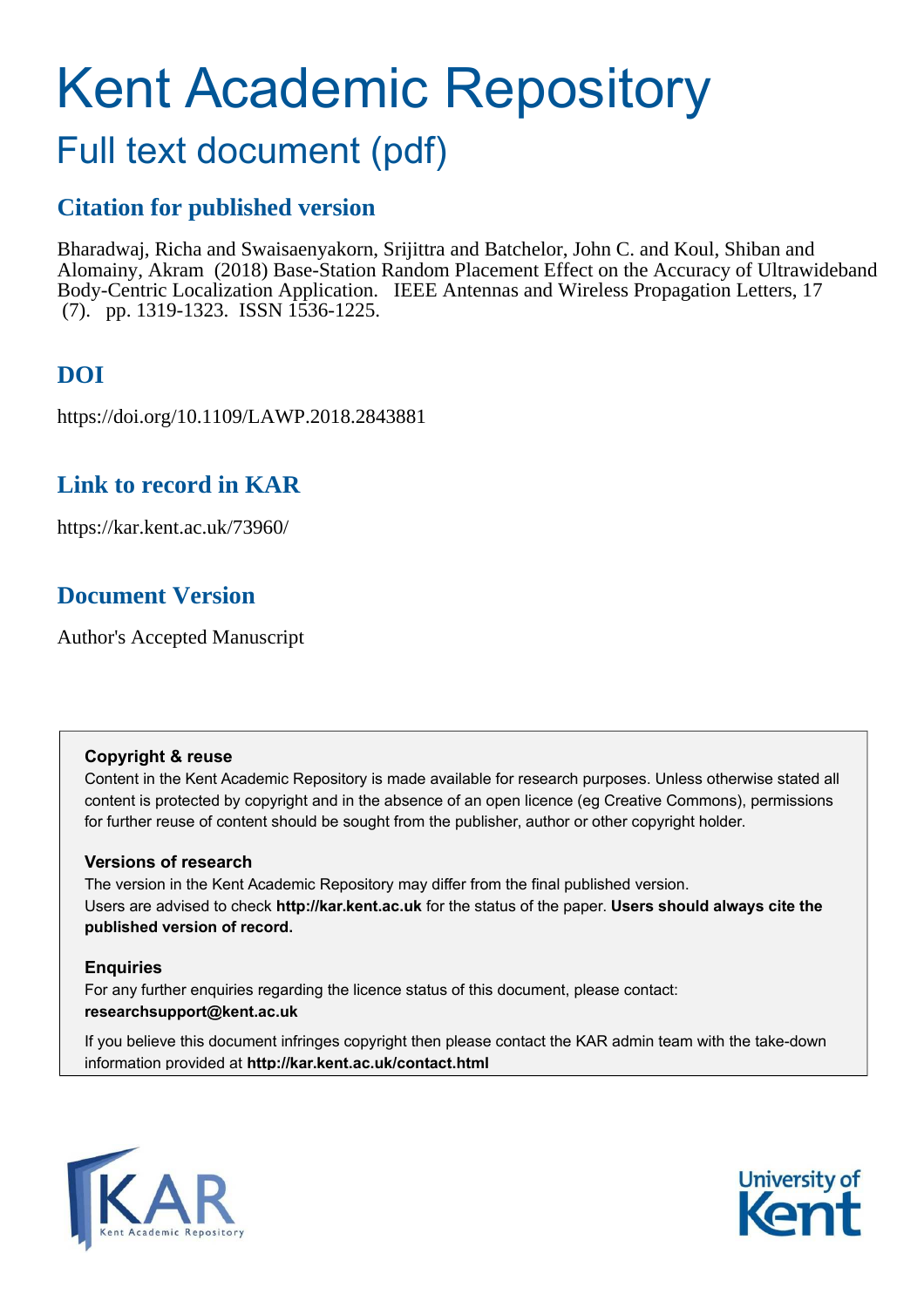# Base-Station Random Placement Effect on the Accuracy of Ultrawideband Body-Centric Localization Applications

Richa Bharadwaj *[,](https://orcid.org/0000-0001-8626-7248) Member, IEEE*, Sritrija Swaisaenyakorn*, Member, IEEE*, John C. Batchelor<sup>®</sup>[,](https://orcid.org/0000-0003-1761-217X) Senior Member, IEEE, Shiban K. Koul<sup>®</sup>, Fellow, IEEE, and Akram Alomainy<sup>(D</sup>[,](https://orcid.org/0000-0002-5802-9194) Senior Member, IEEE

*Abstract***—This letter presents an investigation on the effect of random placement of base stations on three-dimensional bodycentric localization in the ultrawideband frequency range. Different base station configurations are studied (varied in** *xyz***-axis,** *xy***-axis, and** *z***-axis direction), keeping the same range estimation error values as obtained from the body-centric localization experimental data in order to keep the main focus on the influence of the base-station configurations. It is observed that random positions of the base stations in the** *z-***axis lead to higher localization error (3–8 cm) as the target nodes are spread out more in the** *z***-axis direction. The localization error is analyzed in terms of geometric, horizontal, vertical dilution of precision (DOP), which is a measure of effectiveness of the placement of the base stations. For the DOP values (5–15), 1–3 cm error reduction is observed, and for higher DOP (**>**20) values, the error increases by 3–5 cm for shortrange communication. Further analysis is carried out by varying the range estimation error in terms of mean value and standard deviation for evaluating the random base-station configurations, which also plays an important role in the accuracy of estimating the location of the target.**

*Index Terms***—Body-centric communication, dilution of precision (DOP), localization, ultrawideband (UWB), wearable antennas.**

### I. INTRODUCTION

**LALIZATION** and tracking using the compact antennas have attracted intensive research and development attention in recent years [1], [2]. With the miniaturization of devices OCALIZATION and tracking using the compact antennas have attracted intensive research and development attenand sophisticated communication systems suited for numerous applications, human motion tracking and localization are active areas of research benefiting consumers in day-to-day life [2]–[4]. Some applications include asset tracking, health care, patient monitoring, sports, industrial and transport, hazard warnings, real-time monitoring, search, and rescue [2], [5]–[7].

R. Bharadwaj and S. K. Koul are with the Microwave and RF Group, Centre for Applied Research in Electronics, Indian Institute of Technology Delhi, New Delhi 110016, India (e-mail: richa\_b.cstaff@care.iitd.ac.in; shiban\_koul@ hotmail.com).

S. Swaisaenyakorn and J. C. [Batchelor](mailto:richa_b.cstaff@care.iitd.ac.in) are with the School of [Engineer-](mailto:shiban_koul@global advance reakcnt @ne penalty -@M hotmail.com)ing and [Digit](mailto:shiban_koul@global advance reakcnt @ne penalty -@M hotmail.com)al Arts, University of Kent, Canterbury CT2 7NT, U.K. (e-mail: ss638@kentforlife.net; j.c.batchelor@kent.ac.uk).

A. Alomainy is with the School of Electronic Engineering and Computer [Science,](mailto:ss638@kentforlife.net) Queen Mary [University](mailto:j.c.batchelor@kent.ac.uk) of London, London E1 4NS, U.K. (e-mail: a.alomainy@qmul.ac.uk).

Indoor wireless systems have to cope with severe multipath scenarios due to the presence of various objects, walls, doors, windows, furniture, and the presence of human subjects [2]. Due to their extremely large bandwidth/fine time resolution, ultrawideband (UWB) signals offer a good multipath resolution and enable high-accuracy localization [6]–[9].

The UWB time-of-arrival (TOA) measurements together with trilateration or multilateration algorithms are often used in indoor location systems to obtain high-accuracy localization [6]– [9]. Various commercial UWB trans-receivers and modules have been designed, which provide an accuracy in the range of 10– 15 cm within a range of 50 m [7]. Existing high-accuracy UWB systems include Ubisense, time domain [7], and Xsens [8] for human body localization integrated with the microelectromechanical system inertial sensor technology. Higher accuracy (centimeter and subcentimeter) has been reported in the literature for a short-range indoor environment localization [6]–[9].

The localization accuracy depends on various factors such as range estimation error, frequency/bandwidth used, type of environment (indoor/outdoor; highly cluttered/uncluttered), base station (BS) configuration, and the performance of the communication system. The geometric configuration of BSs used to localize the target node plays an important role in the accuracy of the localization system especially when a minimum number of BSs is used [10], [11]. Generally, four BSs are used in cuboid-shape configuration to obtain high-accuracy position estimation [7], [10]–[12]. For a short-range communication and the minimum usage of the BSs, the random placement of the BSs can lead to deterioration in position estimation accuracy. As reported briefly in [12], the dilution of precision (DOP) [13], [14] that is used to measure the appropriateness of the BS placement geometry in order to obtain high-accuracy localization can be used to evaluate the effect of random BS positioning.

In this letter, detailed DOP analysis is presented, which highlights the variation in localization error due to the presence of randomly placed BSs for a short-range body-centric communication. This work mainly focuses on a short-range applicationspecific localization analysis such as rehabilitation, physiotherapy, patient monitoring, tracking progress in performance of patient/sports persons, and in entertainment domain to capture movements of artists. The results are compared with the optimized BS configuration for which realistic body-centric localization experiments are carried out in an indoor environment [12]. Different channel links, localization systems, and range es-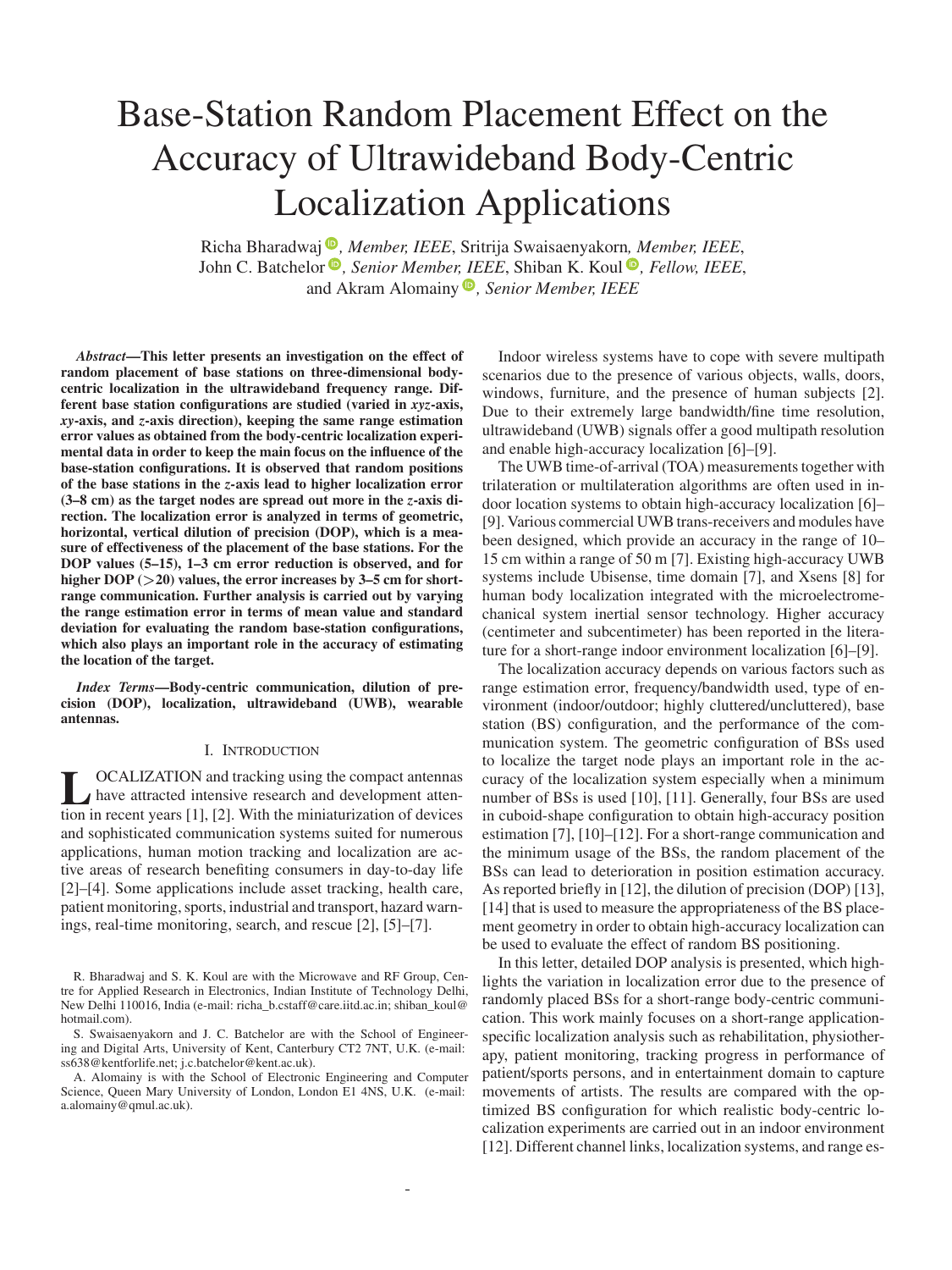

Fig. 1. Localization of wearable antenna placed on the human subject in an indoor environment with four BSs placed in an optimum position to obtain high-accuracy localization.

timation algorithms will lead to variation in range error values. The range estimation error and the standard deviation (STDEV) have been further varied for the BS configurations studied in order to obtain the trend of localization error.

### II. METHODOLOGY

Compact tapered slot UWB antennas (TSAs) were used as wearable antennas and BSs. The measurements were performed in the UWB frequency range (3–10 GHz) at the motion capture studio at the University of Kent, Canterbury, U.K. [12]. A human test subject 1.68 m tall and of average male build with a body mass index of 21.3 was chosen for localizing the wearable antennas on the body (see Fig. 1). The localization of the whole body is performed using 21 antenna positions placed on the (arms and legs) limbs and torso when the subject is standing at the center of the localization area [12].

The TSA has dimensions of 27 mm  $\times$  16 mm and offers a return loss below −10 dB with good radiation performance and relatively constant gain across the UWB band when off, or on a human body [15]. The four BS antennas were positioned in cuboid-shape configuration in an area of  $1.8 \times 1.8$  m<sup>2</sup> in order to obtain high three-dimensional (3-D) localization accuracy [10], [12]. The frequency-domain measurements using 6400 data samples were performed using a 4-port vector network analyzer to capture  $S_{21}$  parameters between each  $Tx-Rx$  pair.

The presence of human subject leads to high-multipath and non-line-of-sight (NLOS) situations. The variation caused in the channel impulse response (CIR) due to the NLOS situations leads to positive error bias in estimation of distance between the mobile station (MS)–BS link [2], [7], [16]. This can be overcome using the NLOS identification and mitigated techniques [16], such as the algorithm in [12] that is based on the CIR characterization, TOA peak detection, and data fusion techniques [2], [16]. The algorithm in [12] is able to distinguish total lineof-sight links from the NLOS/partial NLOS with more than 95% accuracy using the measured channel data obtained for each MS–BS link.

An accurate range estimation will lead to a high-accuracy performance of the localization system, which uses trilateration and least-square algorithm to obtain the position of the target in 3-D. Trilateration [17] consists of measuring three or more distances between the MS and BS and using these distances/range to calculate the unknown target 3-D position. The distances  $r_1, r_2, r_3$ , and  $r_4$  are used to estimate the position of the target  $(x_m, y_m, z_m)$  by solving the following set of equations

using least square solution [17]:

$$
r_i^2 = (x_i - x_m)^2 + (y_i - y_m)^2 + (z_i - z_m)^2 \tag{1}
$$

where  $i = 1, 2, 3, 4$  and  $r_i$  represents the range measurements obtained from the distance between the MS and BS.

The localization systems require a minimum of three to four BS units to calculate 3-D positions of MSs within a room. Usually, more than three BS units are used [7], [10] to obtain high accuracy and reduce susceptibility to random measurement errors. The positioning precision depends significantly on the geometry of the BSs distribution. The geometric dilution of precision (GDOP) [13], [14] indicates the effectiveness of a geometric configuration. It is an indicator of 3-D positioning accuracy as the consequence of relative position of the BSs with respect to a MS

GDOP = 
$$
\sqrt{\text{tr}(H^T H)^{-1}}
$$
 (2)

where

$$
H = \begin{bmatrix} a_{x1} & a_{y1} & a_{z1} & 1 \\ a_{x2} & a_{y2} & a_{z2} & 1 \\ a_{x3} & a_{y3} & a_{z3} & 1 \\ a_{x4} & a_{y4} & a_{z4} & 1 \end{bmatrix}
$$

and

$$
a_{xi} = \frac{(x_i - x_m)}{r_i}, \ a_{yi} = \frac{(y_i - y_m)}{r_i}, a_{zi} = \frac{(z_i - z_m)}{r_i}
$$

where  $x_i$ ,  $y_i$ , and  $z_i$  correspond to the BS positions;  $x_m$ ,  $y_m$ , and  $z_m$  are the estimated MS positions, and  $r_i$  is the estimated range between the mobile and each base station, and

HDOP = 
$$
\sqrt{\left((H^T H)^{-1}\right)_{1,1} + \left((H^T H)^{-1}\right)_{2,2}}
$$
 (3)

$$
VDOP = \sqrt{\left(\left(H^T H\right)^{-1}\right)_{3,3}}\tag{4}
$$

where the VDOP is the vertical dilution of precision, which is a measure of localization accuracy in 1-D [height (*z*-axis)], and the HDOP is the horizontal dilution of precision, which is the measure of localization accuracy in 2-D (*x-* and *y*-axis).

### III. RANDOM BS CONFIGURATIONS

In order to obtain an accurate position of the target, an appropriate geometrical distribution of BSs is necessary. The optimized BS configuration chosen is a cuboid-shape configuration with four BSs each at a corner of a square with a predefined area depending upon the application. The main criteria for choosing such configuration is the achievement of high-accuracy localization results, ease of installation, cost-effectiveness, ability to replicate in any environment, symmetrical configuration, and coverage of the whole localization area of interest. The random placement of the BSs, on the other hand, can lead to degradation of the performance of the localization system, leading to inaccurate localization results of the target. In order to validate the accuracy analysis, various random BS configurations are compared with the optimized BS configuration used for the experimental data related to a body-centric localization in [9]. The range estimation errors for the wearable nodes with respect to each BS are kept the same as obtained from the experimental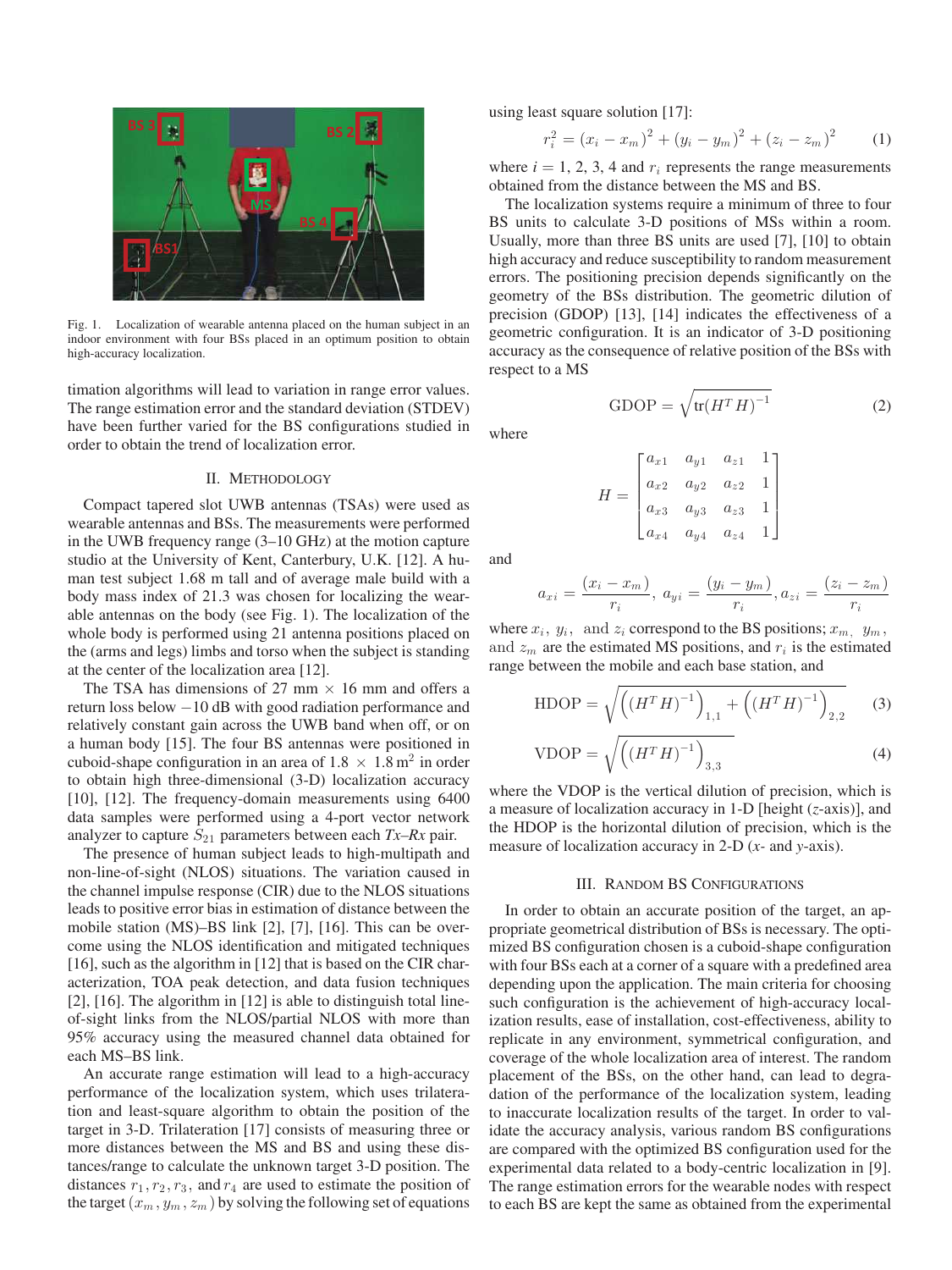TABLE I *X–Y* EXAMPLE POSITIONS OF RANDOM BSS

|                 | Т1      | T2      | T3       | Т4      | Т5       | T6       |
|-----------------|---------|---------|----------|---------|----------|----------|
| <b>BS1</b>      | 0.2.0.3 | 0.4.0.2 | 0.5, 0.5 | 0.5.0   | 0, 0.8   | 0.2, 0.3 |
| BS <sub>2</sub> | 1.5,0.5 | 1.5,0.7 | 1.5.0.3  | 1.2,0.2 | 1.8,0.4  | 1, 0.7   |
| BS3             | 0.6.1.5 | 0.3.1.6 | 0.3.1.5  | 0.4.1.3 | 0.2.1.7  | 0.6, 1.2 |
| BS4             | 1.7.1.7 | 1.2,1.4 | 1.3,1.3  | 1, 1.6  | 1.6, 1.2 | 1.1,1.3  |



Fig. 2. Schematic of various BS configurations. Case 1–4: Random placement of BSs. Case 5: Optimized BS configuration. Case 6: Ideal BS configuration. All dimensions are in meters.

data for all the BS configurations considered so that the main focus related to the position of the BSs can be analyzed.

The six different random *x–y* positions of the BSs are considered and for each set of *x–y* positions, and four different random *z-*axis positions are also considered. Table I lists the random *x–y* axis positions for the evaluation of variation in localization accuracy for body-centric applications. An example related to the BS configuration analysis is shown in Fig. 2 for the various schematics of the BS configuration. Fixed values for random *x-* and *y-*positions for the four BSs and variable *z*axis coordinate values for the BSs are considered for cases 1–4 (C1–C4). These results are compared with case 5 (C5) (optimized) and case 6 (C6) (ideal scenario, where distance between all BSs in *x-, y-*, and *z-*axis direction is the same).

### IV. LOCALIZATION ACCURACY ANALYSIS

It is observed that the trilateration and the least-square algorithm give best results when the antennas are placed at the corners of a square (C5 and C6) with 1–2 cm accuracy. Also, the height and symmetry of the *z*-axis position of the BS placement play an important role in localization accuracy. The DOP values are presented in Fig. 3 for all the random and optimal BS configurations. Average 3-D localization results are shown in Fig. 4 considering all six cases presented in Fig. 2. From the analysis, it can be concluded that localization results are directly related to the GDOP values. The *x–y*-axis localization results are more specifically related to the HDOP values, and the *z*-axis localization results are related to the VDOP values. C1 and C2 show some decrease (0.5–1 cm) in localization accuracy when compared with cases 5 and 6. For such scenarios, the DOP values



Fig. 3. DOP values (a) GDOP, (b) HDOP, and (c) VDOP, classified in different range for various BS configurations (C1-C6).



Fig. 4. Localization accuracy for various BS configurations (C1–C6).

are similar to case 5 and case 6 and fall within 0.5–5 range. C1 shows lower VDOP values leading to higher accuracy for the *z*-coordinate, whereas case 2 is vice versa. C3 shows lower localization accuracy (2–6 cm) in comparison to the configuration used in C1 and C2 due to larger DOP values. For C3 and C4, *z*axis direction values are least accurate as several VDOP values are greater than 20. When the DOP values are >20, the poor localization results are obtained with an increase in localization error by 2 to 4 times when compared with optimized scenario. For C5 and C6, the localization accuracy results are quite similar as are the DOP values, which fall under high-accuracy range of 1–3. For C6, *z*-coordinate accuracy is higher than that of C5 as the distance of the BSs in the *z-*direction is larger for C6, but with some deterioration in *x–y*-axis coordinate localization results.

Varying the BSs *z*-axis coordinates and keeping the *x–y*-axis coordinates optimized (C5) led to different localization results in comparison to varying all the *xyz*-coordinates. Random *z*values chosen are shown in Fig. 2 (C1–C4), and the results are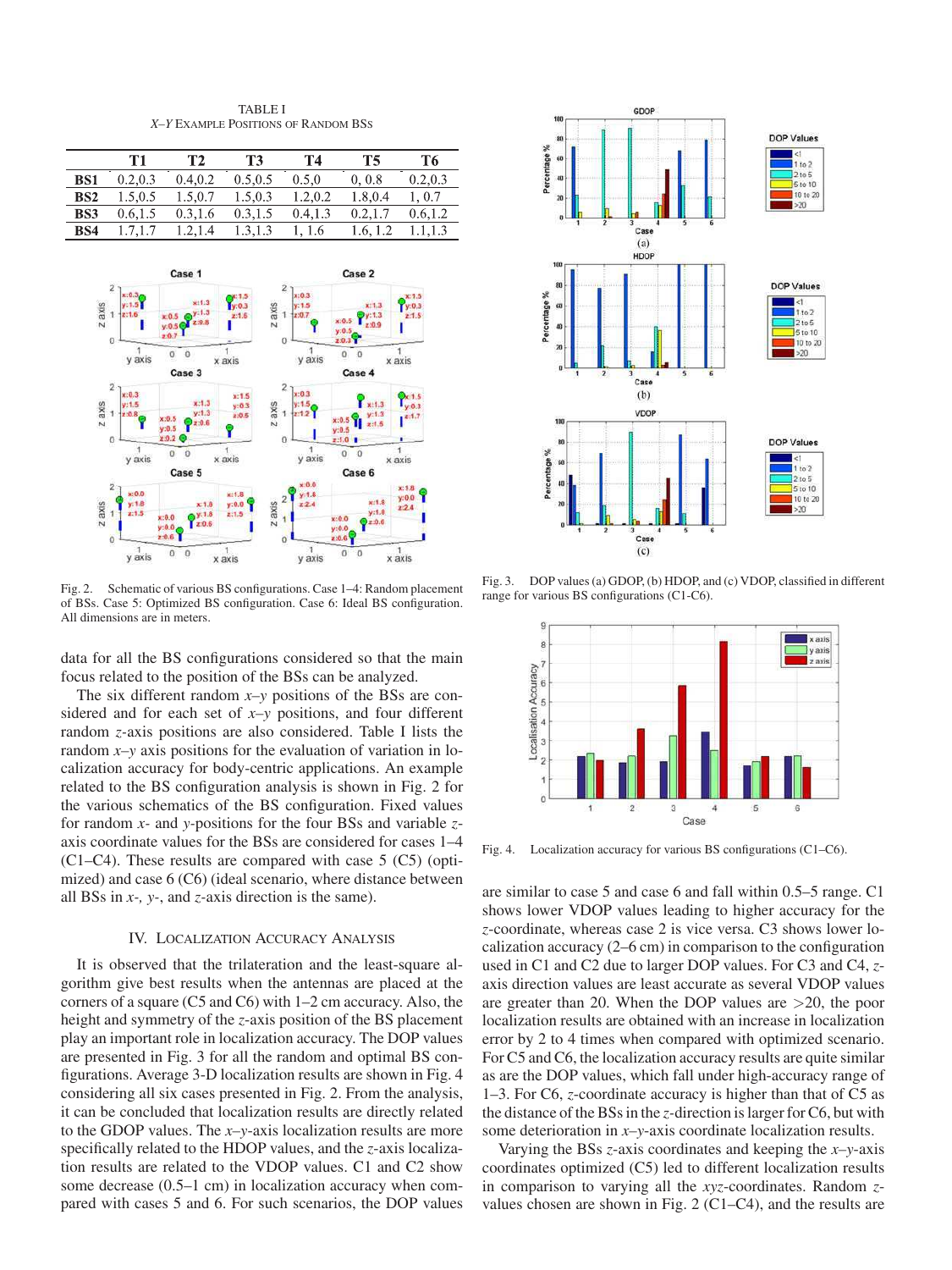compared with optimized BS configuration (C5). The results indicate significant deterioration in position estimation accuracy by 2–5 cm for the *z-*axis coordinate for the randomly positioned BSs in the *z*-axis only. The *x-* and *y*-coordinates estimation show only slight variation (0.5–1 cm) when compared with the optimized scenario. The *z*-axis error is high for this scenario as the nodes considered on the body are placed at different positions starting from shoulder to the ankle. Hence, more randomly positioned BSs in the *z*-axis direction will play an important role in the *z*-coordinate accuracy of the localization results.

Varying the BSs in *x–y*-axis coordinates and keeping the *z*axis coordinates optimized has less variation in the localization results. As the human subject is standing in the center of the localization area, hence randomly placed *x–y-*axis BSs do not have very significant effect on the localization accuracy for *x*and *y*-axis coordinates estimation. Also, as *z*-coordinate values are optimized, overall 3-D localization results are good with an average error of 2–3 cm.

To understand the effect of varying the distance between the BS and MS, the BS positions have been scaled at intervals of 0.3 m for *x–y-*axis and 0.15 m for *z*-axis for a maximum area of around  $5 \times 5$  m<sup>2</sup> (ten scaled positions). To perform the distance-localization error analysis, the center of the chest region is considered as a test point. Considering the optimized BS configuration (C5), the variation in localization accuracy is minor with an increase in distance (scaling the BS configuration) if the range estimation errors between the MS and BS pair are similar. If BSs are scaled in the *xyz*-direction, there can be slight increase in (0.5 cm) localization accuracy depending on the range error obtained. If the BSs are scaled only in the *xy* plane, keeping *z*-coordinates the same as initial configuration, there is deterioration in the *z*-axis values by a few centimeters (2–5 cm), which can also be seen from the VDOP values, which increase from  $(2 \rightarrow 7)$ . If only *z*-axis values are scaled, there is an increase in an accuracy of the *z*-coordinate values with slight decrease in an accuracy of the *x–y*-axis values (0.5–1 cm). For random BS scenarios such as C4, having the high occurrence of the GDOP values greater than 15/20, there are more chances of deterioration in localization accuracy when the configuration is scaled. This is due to more random placement of the BS configuration when the configuration is scaled over an area of  $5 \times 5$  m<sup>2</sup>, leading to higher GDOP values and lower accuracy of the estimated location by  $2 \rightarrow 15$  cm.

The 3-D position estimation accuracy depends significantly on the error in the distance/range estimation. The distance estimation error will be different for the various types of MS–BS links formed. Hence, a theoretical analysis is carried out by varying the mean and standard deviation of a range estimation error (see Fig. 5) with values that are generally observed in practical scenarios for a short-range communication using the UWB technology, in order to study the change in position estimation error. Considering the six cases of the BS configuration as shown in Fig. 2, the mean error is varied from 1.5 to 5.5 cm at intervals of 1 cm, and the standard deviation values considered are 0.6, 1.2, and 1.8 cm. For example, the BS configuration C4 (random) has higher localization error (2–3 times) in comparison to the C5 (optimized) BS configuration (1.2–1.8 times) with an increase in a mean range estimation error  $(1.5 \rightarrow 5.5 \text{ cm})$ .



Fig. 5. *x*-axis localization accuracy for different range estimation error (STDEV: 0.6, 1.2, and 1.8 cm) and variation in a mean range error from 1.5 to 5.5 cm.

The *z*-axis magnitude of localization error is generally higher in comparison to *x–y*-axis, especially for C4 (three times higher), which is a random BS configuration and has the high occurrence of VDOP values larger than 20. For *z*-axis localization error, similar trend of variation in localization accuracy is observed as that of *x–y*-axis. For increase in a standard deviation, the localization error increases by 1.2–1.5 times.

### V. CONCLUSION

The analytical and theoretical investigations have been carried out related to the random placement of BS configurations and compared with the optimized BS configurations used for bodycentric localization. The localization accuracy analysis and the effectiveness of the BS geometrical configuration is performed using the GDOP, VDOP, and HDOP values. Higher DOP > 20 values lead to a least accuracy with an error as high as 5–8 cm. The DOP values in the range of 5–15 lead to decrease in localization accuracy by  $1-3$  cm. Lowest DOP values  $(1-2)$  are obtained for ideal and optimized BS set up with a localization average accuracy in the range of 0.5–2 cm. Varying only *z*-axis position of the BSs leads to higher deterioration in *z*-axis localization accuracy as the target nodes are spread out in the *z*-axis direction from the shoulder to the ankle. It is also observed that as the range estimation error for each MS–BS link increases (mean or standard deviation), there is significant increase in error for random BS configurations (two to three times) in comparison to optimized BS configurations. Future work will be to study randomly placed BS configurations in application-specific environments to analyze the variation in localization accuracy.

#### ACKNOWLEDGMENT

R. Bharadwaj would like to acknowledge the Science and Engineering Research Board, Department of Science and Technology, Government of India, National Postdoctoral Fellowship.